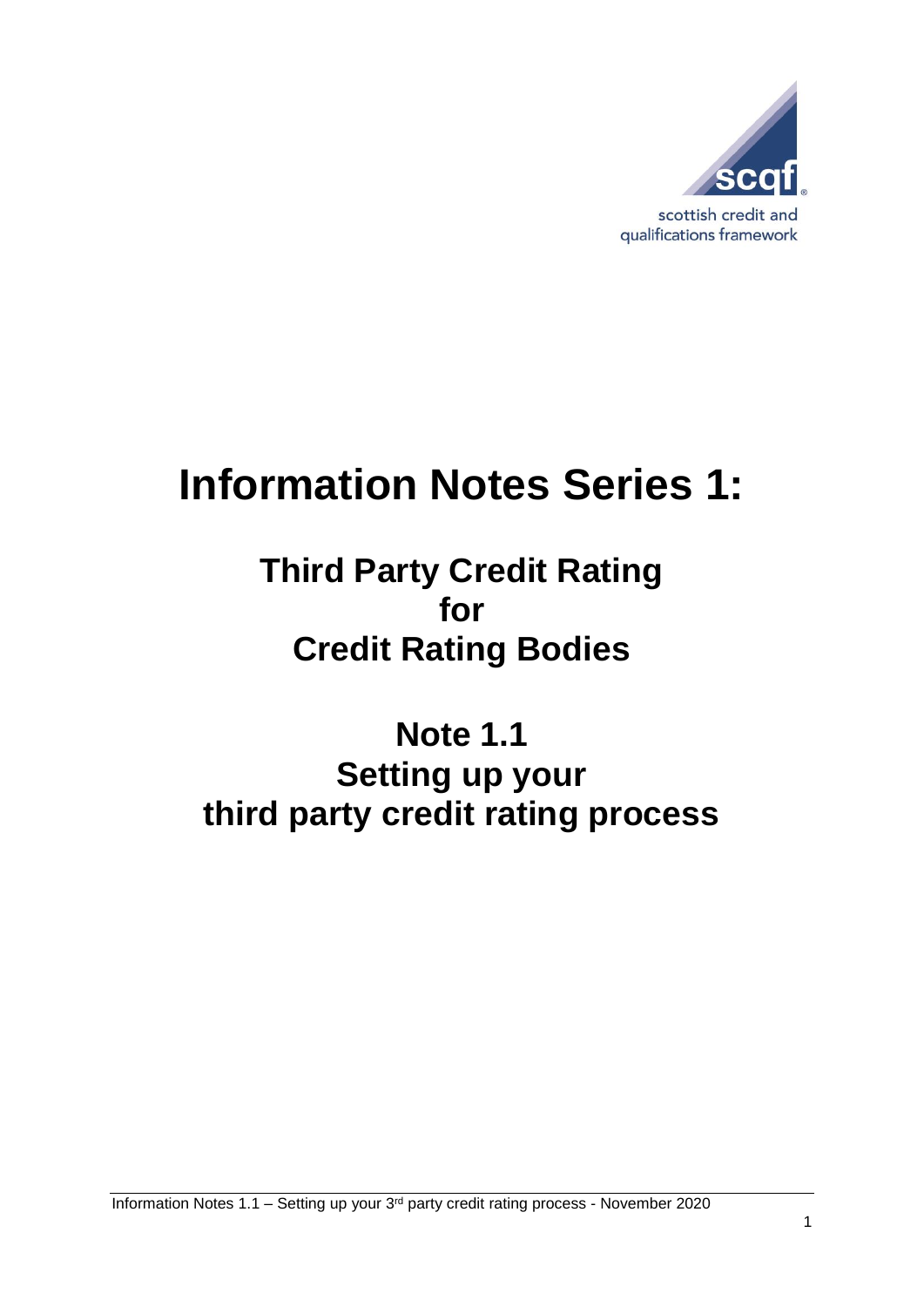### **Information Note 1.1**

#### **Third Party Credit Rating for CRBs**

#### **Setting up your third party credit rating process**

#### **November 2020**

This information note supplements the principles and guidance within the SCQF Handbook. Other useful documents include the Ceasing Credit Rating Flowcharts and for SCQFP Approved CRBs – the SCQF Quality Assurance Model (QAM) all of which are available from [www.scqf.org.uk.](http://www.scqf.org.uk/)

**This note is the first in a series about Third Party Credit Rating for CRBs. There are four notes in total as indicated below.** 



*Credit Rating will be defined as third party where:*

*The CRB cannot make changes to the learning outcomes and/or assessment criteria of a programme without the specific permission of the submitting organisation. The CRB is also unable to offer this programme to any other organisation (as a product) without the permission of the submitting organisation.*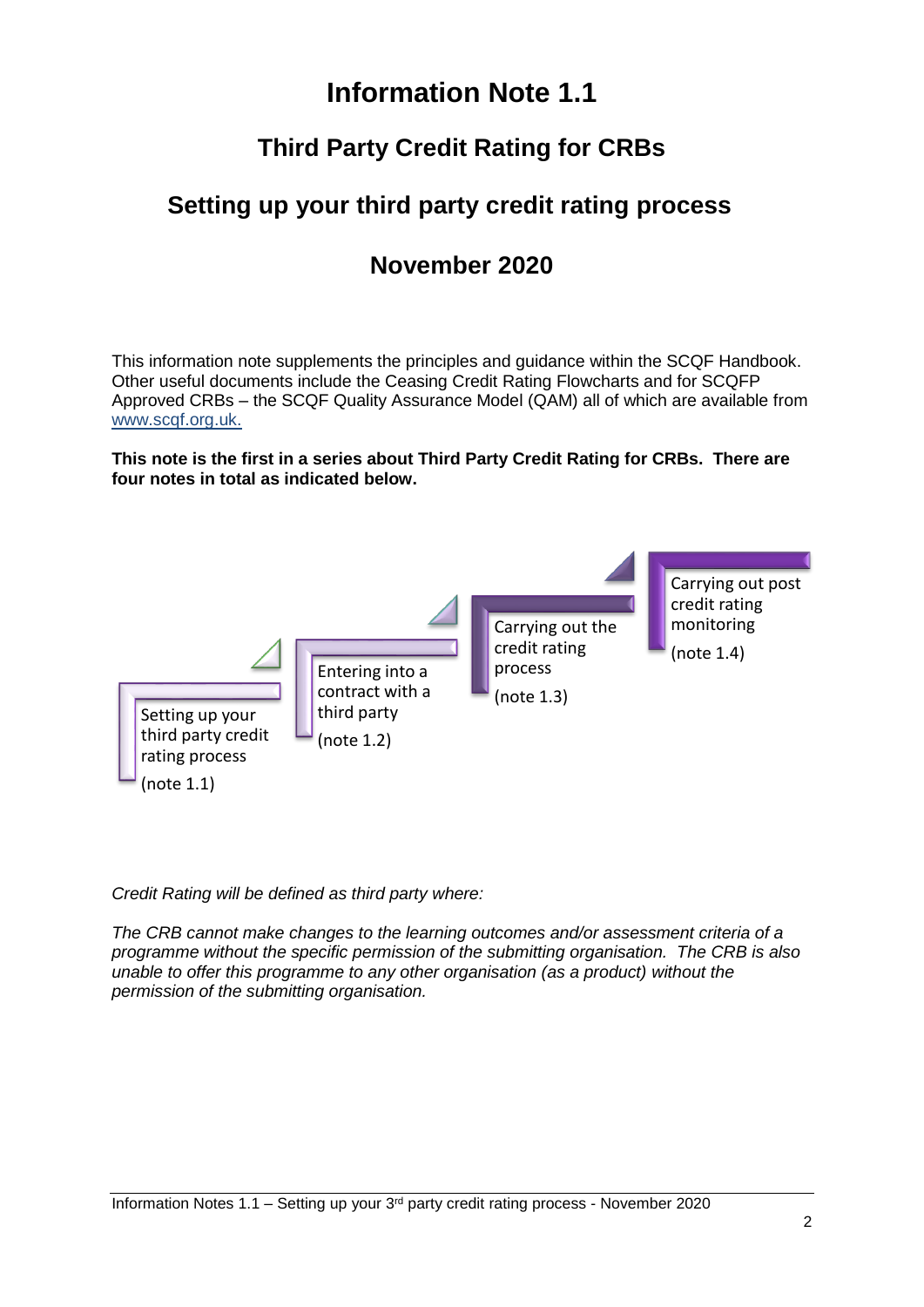Setting up your third party credit rating process



## Setting up your third party credit rating process

You will normally have carried out credit rating of your own internal programmes before embarking on credit rating for third parties and will have a well-established system in place for this. However, you will still need to review your processes to make sure that they are fit for purpose for working with a third party organisation as this can create different challenges.

If you are a college or university and you haven't carried out any credit rating internally you will need to set up your credit rating system. If this is the case, we strongly advise you to contact the SCQF Partnership to seek training, help and support in setting up your systems. SCQFP Approved CRBs need to seek specific authority to carry out third party credit rating and cannot offer this service without applying and going through the necessary approval process.

If you are an SCQFP Approved CRB and have not yet sought approval to carry out third party credit rating then you must do so before embarking on any such arrangement. Contact the SCQF Partnership to start this process and refer to the SCQF Quality Assurance Model (QAM) for more details of the approval process.

Here are some things to consider when reviewing your existing internal credit rating systems (these points might also be useful if you are setting up systems without having credit rated internally): *(please note this is not an exhaustive list)*

- What information will you ask third parties to provide about their organisation and their programme(s) *Note there is a suggested minimum list in the SCQF Handbook*
	- o Is your internal submission document appropriate for those outside your organisation? Consider the terminology and the specific documents it might ask for.
	- o Is there information you will need to request in addition to what you ask internal teams to submit?
	- o Will you ask the third party to suggest a level and credit points in their submission? (this is sometimes a useful starting point for your credit rating team)
- You will know your own quality assurance processes so you might not ask internal teams to outline this in their submissions. However, you are unlikely to know that of a third party so:
	- o Will you need to add in a process for reviewing this into your system?
	- o Does your existing submission document ask for evidence of this?
	- o How will your credit rating panels (raters/vetters) review this information?
	- $\circ$  What aspects of quality assurance will you require the third party to have in place?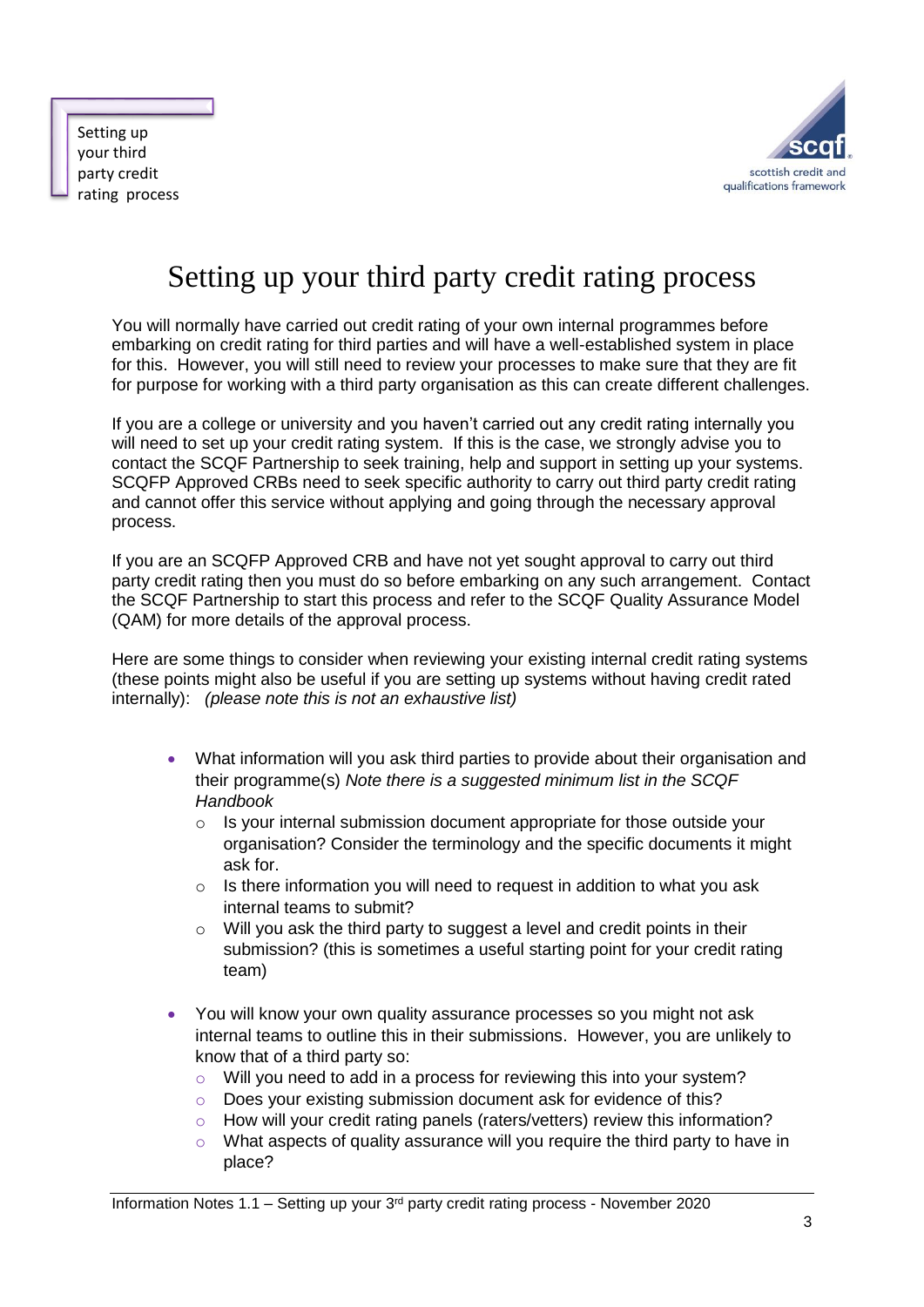

Setting up your third party credit rating process

- What will be your quality assurance processes for monitoring the third party programmes you have credit rated?
	- o Many CRBs have their review process tied up with existing internal quality assurance arrangements. Will these be appropriate for third parties or do you need to have a separate process for third parties? Will you carry out some sort of monitoring visit/event with third parties? Will you require them to submit a report/self- assessment?
	- o Are there aspects of the quality assurance processes which you as a CRB will retain responsibility for?
	- o You should consider what will happen if the third party does not adhere to the quality assurance requirements or work within the SCQF principles including the guidelines for the use of the SCQF logo and brand and build this into your processes. (SCQFP has a set of flowcharts which will help in designing this process).
- What happens at the end of the credit rating period?
	- $\circ$  When will you ask third parties to re-seek credit rating? It is good practice to start this process before the credit rating period runs out
	- o What will your policy be on cohorts of learners starting the programme near to the end date? (see below)
	- $\circ$  If a third party does not want to continue with the credit rating of its programme(s) or as a CRB you do not wish to renew the credit rating do you have procedures in place to deal with this? (SCQFP has a set of flowcharts which will help you with this process)
- What types of programmes are you willing to credit rate and at what levels?
	- $\circ$  You will wish to consider if you will be willing to credit rate certain types of programmes or delivery models such as programmes delivered overseas or in another language other than English, programmes delivered online, programmes in a subject area where you will need to 'buy in' subject expertise. Are you willing to provide this service to an organisation based outside of the UK? These scenarios may need additional quality assurance and monitoring arrangements.
	- $\circ$  You may wish to have a different offer of services for organisations based outside of the UK in terms of the requirements and arrangements around quality assurance and how much of this you are happy for the third party to carry out itself or which processes you may wish to provide
	- o You should also consider the levels you will be willing to credit rate to ensure that you have sufficient and appropriate expertise available